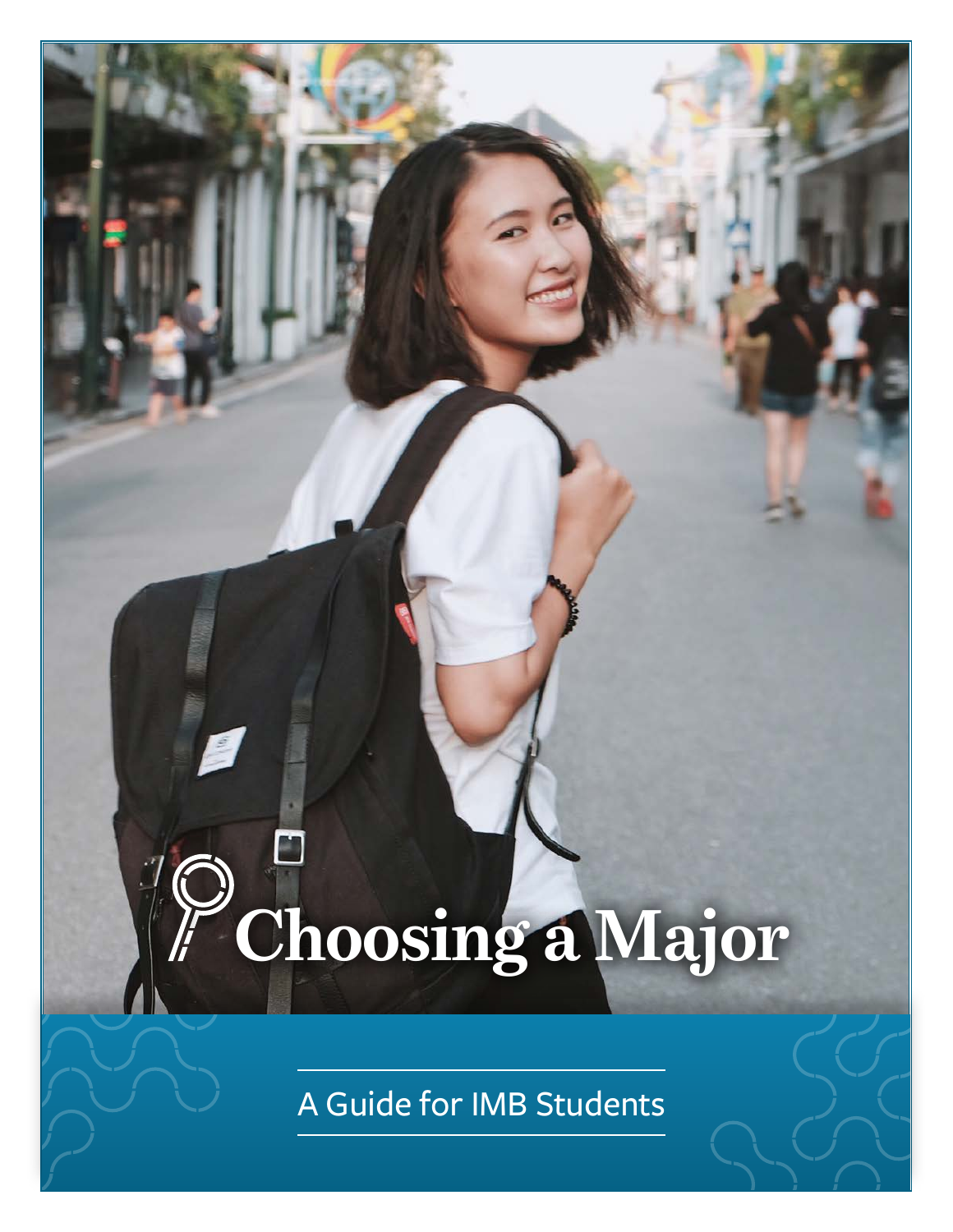Where does your career fit with the idea of going to the nations as an ambassador for Christ? Thousands of people groups remain unreached. Many of these groups are even unengaged, meaning there are no churches or missionaries to offer them the gospel. You can use your skills and gifts to live and work among the world's unreached people, meeting practical and spiritual needs.

Caring for the needs of people is integral to the missionary tasks of evangelism, discipling new believers, training leaders and forming healthy churches. Your major and future career could help by giving you access to the unreached, allowing for intimate conversations, meeting needs, making disciples, and empowering the church.

This guide will help you learn more about missions, discern your calling, and use your future career to serve people and share the gospel around the world. It will point you to tested and proven resources that will help you think biblically, prepare practically, and discern spiritually. Remember, the Holy Spirit is your Counselor.

All this assumes that you are already a disciple of Jesus. Are you? A disciple is more than a person who has mastered some information, or even practices a set of spiritual disciplines and shares the gospel. Have you turned from sin and self (repented) and trusted in Jesus as Savior and Lord? Is the Holy Spirit at work in your life bringing about transformation in your heart and mind, leading you increasingly toward godly affections, will, relationships, and purpose?

- What is the purpose of work?
- How do I integrate my faith with my work?
- What wisdom does the Bible give us in choosing our work?
- How do I thrive, or even survive, in a cutthroat, bottomline-oriented workplace?

**Every Good Endeavor** 

So how do you know if God is calling you to leverage your future career to live among and serve the unreached? Discerning the will of God is often a paradox for believers. In Scripture, it has both the qualities of crystal-clear clarity as well as mysteries to be pursued and explored.

First, recognize some relevant things that God has already made clear about His will:

- 1. God has called you to Himself through salvation in Jesus Christ.
	- *Matthew 9:13; Acts 2:39; Romans 8:28–30, 9:22–26; 1 Corinthians 1:9, 24*
- 2. God is to be our supreme passion and His glory our ultimate motivation. *Habakkuk 2:14; Psalm 96:1-9; 1 Corinthians 10:31; Philippians 3:7-11*
- 3. The call to salvation includes a call to mission. Every person who responds to God's call receives Christ's command to make disciples of Jesus. *Matthew 28:18-20; Mark 16:15; Luke 24:44-49; Acts 1:8*
- 4. Calling is the gracious act of God by which He directs disciples to make disciples in a certain way, at a certain time, among a certain people, in a certain location, or through a certain vocation.

*Matthew 4:18-22, 9:9, 10:1-4; Acts 13:1-2, 16:10; Romans 1:1; Hebrews 5:4*



![](_page_1_Picture_22.jpeg)

# **Consider Your Opportunity STEP 1: Discernment – How Do I Know Missions Is for Me?**

![](_page_1_Picture_5.jpeg)

This book will provide you with practical guidance and help answer the following questions:

• Can I stay true to my values and still advance in my field?

This previous point means that there are items that will require exploration and confirmation in discerning God's will for you:

- 1. What work will I do?
- 2. How will I go?
- 3. Where will I go?
- 4. With whom will I go?

## **THE BIG QUESTION**

Be honest with yourself: as you look for answers, is following Christ your greatest priority? The temptation is to make your own plans and simply ask God to bless them. The God-directed life begins with a serious investment of time and effort, alone and with others, to learn God's Word and obey His will.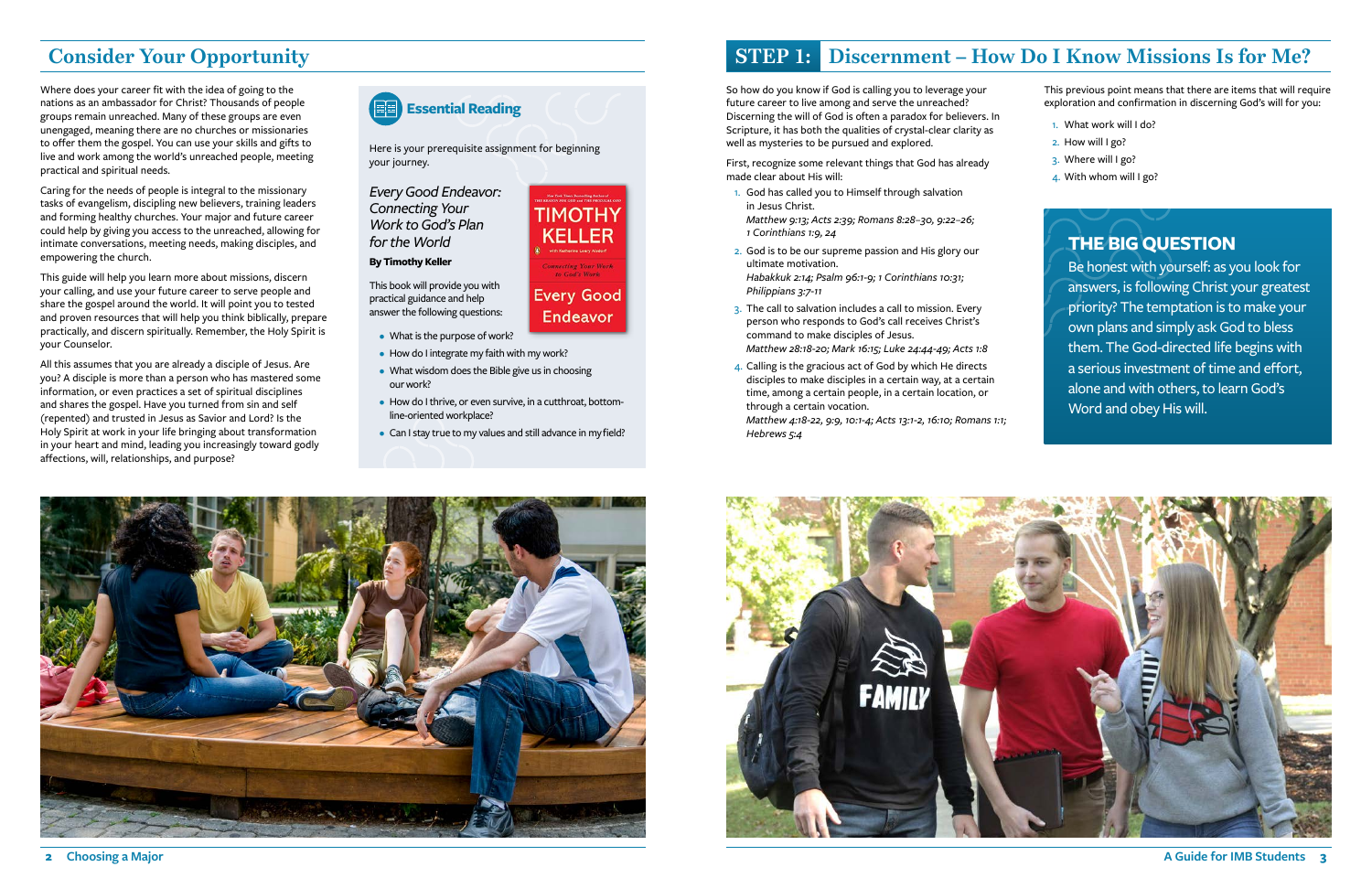There is help in accomplishing this first step of discernment.

- **• Start listening to God.** Get off the "It's all about me train." Calling is a very personal matter, but nowhere in Scripture is it described as a journey of self-construction or personal ambition. It is primarily an invitation to go beyond oneself and follow wherever God leads.
- **• Learn how God has made you unique.** God has planted signposts to your calling in how He has gifted you, provided you with experiences, and crafted your story. What lessons can you learn by paying attention to how and why God has made you for such a time as this?
- **• Engage and wrestle with options and possibilities.** The Bible supports the idea that discovering your God-given identity requires active participation and struggle. Do not make an unquestioning commitment to the first good thing that comes along.
- **• Dialogue with trusted friends and leaders who are believers.** The strong emphasis on individualism in America often overshadows the importance of a biblical community. You need the perspective and encouragement of others. Remember, missions is not something you do alone.

![](_page_2_Picture_6.jpeg)

## **STEP 1: Discernment – How Do I Know Missions Is for Me?**

Here is your prerequisite assignment for beginning your journey.

![](_page_2_Picture_7.jpeg)

*Is God Calling Me?: Answering the Question Every Believer Asks*

#### **By Jeff Iorg**

God is calling out a new generation of kingdom leaders who will accelerate the fulfillment of the Great Commission in this generation. This book will help you walk through biblical steps to discern God's will for your life. It will also help you see how God has called others.

### *The Call: Finding and Fulfilling the Central Purpose of Your Life*

#### **By Os Guinness**

This book goes beyond a surface understanding of God's call and addresses the fact that God has a specific calling for our individual lives. How do I fit God's call with my own individuality? How should God's calling affect my career, my plans for

the future, my concepts of success? Guinness relentlessly and exhaustively exhorts the believer to honor his or her call to live as a child of the King in every way possible.

![](_page_2_Figure_16.jpeg)

When you have important decisions to make, you need the counsel of others who are wise, trustworthy and experienced. Godly advice now can help you get off to a great start in connecting your education and career to missions. Even before you begin studies for your degree and learn from experts in a field, it is critical that you find mentors to help you to prepare to live and work cross culturally.

Do not expect to find one perfect mentor who can assist you in all aspects of life and ministry preparation—that person likely does not exist. Look for multiple leaders who have different strengths and experiences to help you:

- 1. Understand and complete the necessary education needed for your future career.
- 2. Walk in a deep and growing relationship with God.
- 3. Share and practice your faith in a work context.
- 4. Learn how to reach people and start churches in a crosscultural context.

Mentors are all around us. We often "have not, because we ask not." The list above is just a starter. Make a longer list of the skills you will need in your profession, as a follower of Jesus, and as someone who will be living cross culturally. Identify one person for each of your areas of preparation. Ask that one person to mentor you. You will be surprised how willing and responsive people are to being asked to serve as a mentor.

Here are a few friendly reminders regarding mentors:

- **1. Find the right person**. You will need someone wise and experienced but also available. Someone may have what you need, but not really have the time to share it with you. Personality and manner are also important but remember that "iron sharpens iron." Don't be afraid to pick someone who will challenge your perspective and expand your horizons.
- **2. Approach mentoring as a two-way street**. Be ready to learn, but also look to add value and to bless your mentor. When possible, offer them assistance. Mentors will not be good at everything, and you may have a skill that will help them in a time of need.
- **3. Come prepared**. Mentoring is not about filling a blank mind. Prepare for meetings with mentors by developing a list of questions or items to discuss. Follow through on their suggestions or assignments. Treat the gift of their time as valuable.
- **4. Ask to shadow your mentor**. Discussions can be very helpful but seeing someone do what you are preparing to do is even better. Professionals create rhythms and patterns to their work. Seek to learn the habits and practices that have led them to success.

![](_page_2_Picture_40.jpeg)

# **STEP 2: Find Mentors**

*Letters to an Apprentice: A Culture of Mentorship*

#### **By Jeremy Taliaferro**

Learn from an IMB missionary's experience as both an apprentice and a mentor.

This book is filled with practical examples and steps to help you:

- Find your mentor and make the best of that relationship.
- Find your apprentice and pass on what you have learned.

LETTERS TO AN

**APPRENTICE XØIA** 

J. TALIAFERRO

• Create a culture of mentorship in your family, church, ministry, or team.

![](_page_2_Picture_33.jpeg)

# **Recommended Reading**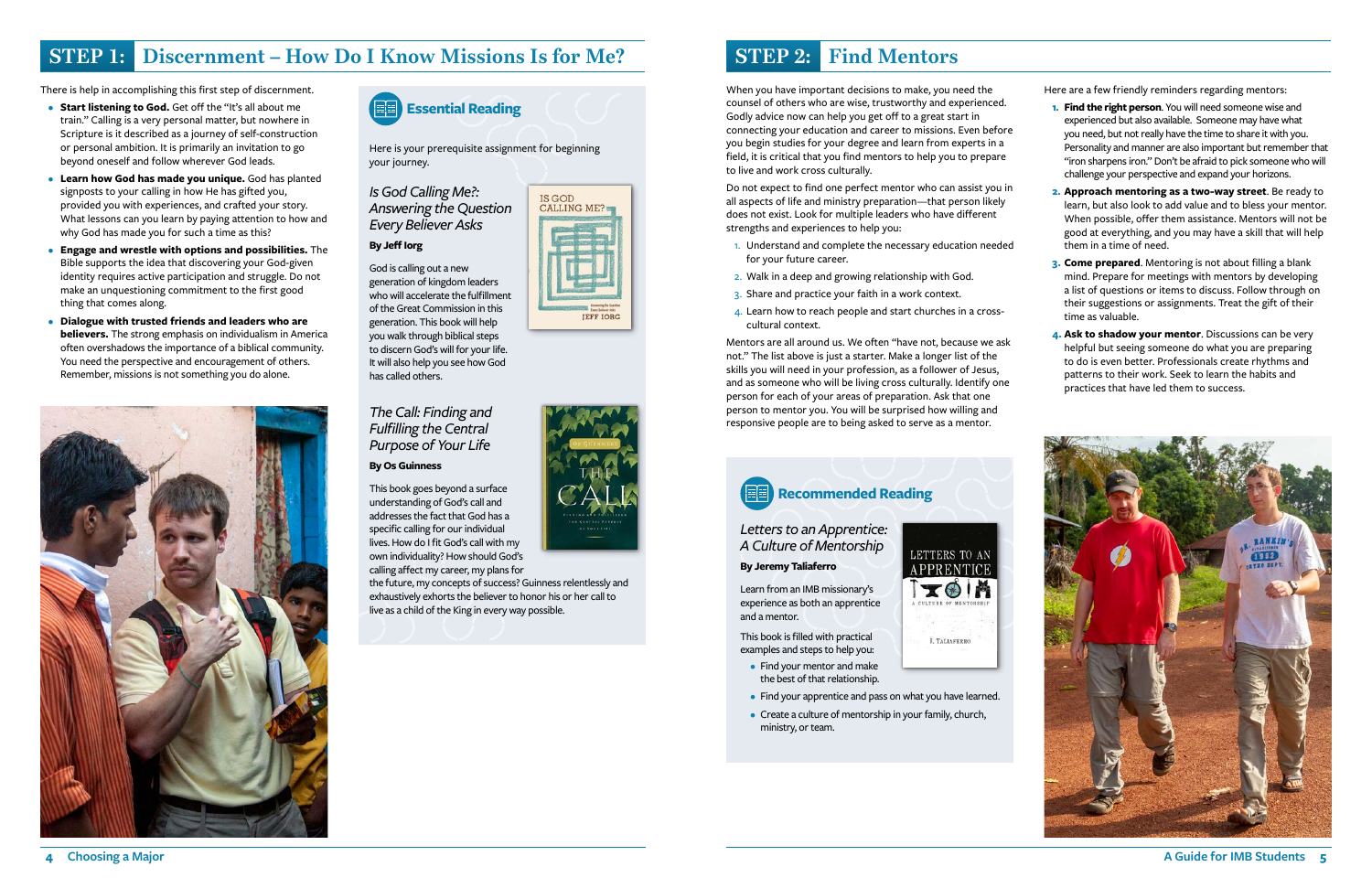Choosing a major can be a daunting and difficult decision, but if you seek God's will and are equipped with the right questions, you can head to college (or anywhere) with a clear focus on God's glory and taking His Good News to the nations.

#### **The Great Intersection**

Imagine that your decision about education and career is a matter of finding an intersection of roads—a junction where several dimensions of your life, God's truth, and this world come together. Use this section as a worksheet to help you explore such a crossroads in your life.

#### **Vector 1: What truths about God's purposes for my life have I learned?**

God has much to say to us already through His Word. How would He address the statement, "This is why I made you"? (Do you keep a journal of your personal Bible study, prayer, and worship experiences? Doing so will help you answer this question.)

- Most needed jobs
- Jobs that help the world
- Jobs in the developing world
- Careers in need
- Jobs needed in the future

\_\_\_\_\_\_\_\_\_\_\_\_\_\_\_\_\_\_\_\_\_\_\_\_\_\_\_\_\_\_\_\_\_\_\_\_\_\_\_\_\_\_\_\_\_\_\_\_\_\_\_\_\_\_\_\_\_\_\_\_\_\_\_\_\_\_\_\_\_\_\_\_\_\_\_\_\_\_\_\_\_\_\_\_\_\_\_\_\_\_\_\_\_\_\_\_\_\_\_\_\_\_\_\_\_\_\_\_\_\_\_\_\_\_\_\_\_\_\_\_\_\_\_\_\_ \_\_\_\_\_\_\_\_\_\_\_\_\_\_\_\_\_\_\_\_\_\_\_\_\_\_\_\_\_\_\_\_\_\_\_\_\_\_\_\_\_\_\_\_\_\_\_\_\_\_\_\_\_\_\_\_\_\_\_\_\_\_\_\_\_\_\_\_\_\_\_\_\_\_\_\_\_\_\_\_\_\_\_\_\_\_\_\_\_\_\_\_\_\_\_\_\_\_\_\_\_\_\_\_\_\_\_\_\_\_\_\_\_\_\_\_\_\_\_\_\_\_\_\_\_ \_\_\_\_\_\_\_\_\_\_\_\_\_\_\_\_\_\_\_\_\_\_\_\_\_\_\_\_\_\_\_\_\_\_\_\_\_\_\_\_\_\_\_\_\_\_\_\_\_\_\_\_\_\_\_\_\_\_\_\_\_\_\_\_\_\_\_\_\_\_\_\_\_\_\_\_\_\_\_\_\_\_\_\_\_\_\_\_\_\_\_\_\_\_\_\_\_\_\_\_\_\_\_\_\_\_\_\_\_\_\_\_\_\_\_\_\_\_\_\_\_\_\_\_\_

#### **Vector 2: What does the world need?**

You are created for this time in history. Do not ignore this fact. You were born during the time of social media, global travel, urbanization, the largest generation of youth, and more. Have you thought about how God wants you to consider the needs of the day in your career? What work could give you the freedom, skills, and flexibility to take the gospel to people who have never heard?

Take time to investigate the most needed careers on the planet. As you investigate, make sure to look for careers that benefit people, not just areas where it is easy to get a job. You can search for these careers online or by talking with a career counselor at your school or university. Here are some suggested online searches:

\_\_\_\_\_\_\_\_\_\_\_\_\_\_\_\_\_\_\_\_\_\_\_\_\_\_\_\_\_\_\_\_\_\_\_\_\_\_\_\_\_\_\_\_\_\_\_\_\_\_\_\_\_\_\_\_\_\_\_\_\_\_\_\_\_\_\_\_\_\_\_\_\_\_\_\_\_\_\_\_\_\_\_\_\_\_\_\_\_\_\_\_\_\_\_\_\_\_\_\_\_\_\_\_\_\_\_\_\_\_\_\_\_\_\_\_\_\_\_\_\_\_\_\_\_ \_\_\_\_\_\_\_\_\_\_\_\_\_\_\_\_\_\_\_\_\_\_\_\_\_\_\_\_\_\_\_\_\_\_\_\_\_\_\_\_\_\_\_\_\_\_\_\_\_\_\_\_\_\_\_\_\_\_\_\_\_\_\_\_\_\_\_\_\_\_\_\_\_\_\_\_\_\_\_\_\_\_\_\_\_\_\_\_\_\_\_\_\_\_\_\_\_\_\_\_\_\_\_\_\_\_\_\_\_\_\_\_\_\_\_\_\_\_\_\_\_\_\_\_\_ \_\_\_\_\_\_\_\_\_\_\_\_\_\_\_\_\_\_\_\_\_\_\_\_\_\_\_\_\_\_\_\_\_\_\_\_\_\_\_\_\_\_\_\_\_\_\_\_\_\_\_\_\_\_\_\_\_\_\_\_\_\_\_\_\_\_\_\_\_\_\_\_\_\_\_\_\_\_\_\_\_\_\_\_\_\_\_\_\_\_\_\_\_\_\_\_\_\_\_\_\_\_\_\_\_\_\_\_\_\_\_\_\_\_\_\_\_\_\_\_\_\_\_\_\_

#### **Vector 3 :How has God made me unique?**

God has specifically wired you and has called you to use your skills and gifts for the Kingdom. Many times, it takes a bit of exploration to understand this for yourself. Answer this question in three parts.

**• What do others say about how I am made?** Interview 3 leaders who know you well. Ask them to help you discern a good major or career using these questions:

As you consider a major, find several people working in that field and ask them these four questions: 1. If you had it to do over again, would you choose this major/career again? Why or why not?

\_\_\_\_\_\_\_\_\_\_\_\_\_\_\_\_\_\_\_\_\_\_\_\_\_\_\_\_\_\_\_\_\_\_\_\_\_\_\_\_\_\_\_\_\_\_\_\_\_\_\_\_\_\_\_\_\_\_\_\_\_\_\_\_\_\_\_\_\_\_\_\_\_\_\_\_\_\_\_\_\_\_\_\_\_\_\_\_\_\_\_\_\_\_\_\_\_\_\_\_\_\_\_\_\_\_\_\_\_\_\_\_\_\_\_\_\_\_\_\_\_ \_\_\_\_\_\_\_\_\_\_\_\_\_\_\_\_\_\_\_\_\_\_\_\_\_\_\_\_\_\_\_\_\_\_\_\_\_\_\_\_\_\_\_\_\_\_\_\_\_\_\_\_\_\_\_\_\_\_\_\_\_\_\_\_\_\_\_\_\_\_\_\_\_\_\_\_\_\_\_\_\_\_\_\_\_\_\_\_\_\_\_\_\_\_\_\_\_\_\_\_\_\_\_\_\_\_\_\_\_\_\_\_\_\_\_\_\_\_\_\_\_ \_\_\_\_\_\_\_\_\_\_\_\_\_\_\_\_\_\_\_\_\_\_\_\_\_\_\_\_\_\_\_\_\_\_\_\_\_\_\_\_\_\_\_\_\_\_\_\_\_\_\_\_\_\_\_\_\_\_\_\_\_\_\_\_\_\_\_\_\_\_\_\_\_\_\_\_\_\_\_\_\_\_\_\_\_\_\_\_\_\_\_\_\_\_\_\_\_\_\_\_\_\_\_\_\_\_\_\_\_\_\_\_\_\_\_\_\_\_\_\_\_

- 
- 2. Would you recommend that I choose this same major?
- 3. What are the benefits of the major/career that you've chosen?
- 4. What are the challenges to this major/career path?

![](_page_3_Picture_34.jpeg)

- What are the types of activities in which I excel?
- What type of career would be a good fit?
- What type of career do you think I should avoid?
- What is a career or major that would help me take the gospel to people who need to hear?

**• What do I believe are my strengths and interests?** List your favorite/best classes in school. In what have you done your best work? Describe what in life gives you joy and what you love to do. Perhaps it's research or creating new plans. Maybe you love to teach

\_\_\_\_\_\_\_\_\_\_\_\_\_\_\_\_\_\_\_\_\_\_\_\_\_\_\_\_\_\_\_\_\_\_\_\_\_\_\_\_\_\_\_\_\_\_\_\_\_\_\_\_\_\_\_\_\_\_\_\_\_\_\_\_\_\_\_\_\_\_\_\_\_\_\_\_\_\_\_\_\_\_\_\_\_\_\_\_\_\_\_\_\_\_\_\_\_\_\_\_\_\_\_\_\_\_\_\_\_\_\_\_\_\_\_ \_\_\_\_\_\_\_\_\_\_\_\_\_\_\_\_\_\_\_\_\_\_\_\_\_\_\_\_\_\_\_\_\_\_\_\_\_\_\_\_\_\_\_\_\_\_\_\_\_\_\_\_\_\_\_\_\_\_\_\_\_\_\_\_\_\_\_\_\_\_\_\_\_\_\_\_\_\_\_\_\_\_\_\_\_\_\_\_\_\_\_\_\_\_\_\_\_\_\_\_\_\_\_\_\_\_\_\_\_\_\_\_\_\_\_ \_\_\_\_\_\_\_\_\_\_\_\_\_\_\_\_\_\_\_\_\_\_\_\_\_\_\_\_\_\_\_\_\_\_\_\_\_\_\_\_\_\_\_\_\_\_\_\_\_\_\_\_\_\_\_\_\_\_\_\_\_\_\_\_\_\_\_\_\_\_\_\_\_\_\_\_\_\_\_\_\_\_\_\_\_\_\_\_\_\_\_\_\_\_\_\_\_\_\_\_\_\_\_\_\_\_\_\_\_\_\_\_\_\_\_

**• What experiences and circumstances has God used to shape my life?** God has a way of leading us through situations, whether wonderful or difficult, that prepare us for a future we couldn't have imagined. How has your family and upbringing made you

- children or solve complicated technical problems. Perhaps you enjoy spending time with people.
- different? What have been your greatest blessings so far? What struggles or losses have had an impact?
- heart? If so, test it by sharing it with godly mentors and leaders. Look for confirmation in this crossroads exercise.

\_\_\_\_\_\_\_\_\_\_\_\_\_\_\_\_\_\_\_\_\_\_\_\_\_\_\_\_\_\_\_\_\_\_\_\_\_\_\_\_\_\_\_\_\_\_\_\_\_\_\_\_\_\_\_\_\_\_\_\_\_\_\_\_\_\_\_\_\_\_\_\_\_\_\_\_\_\_\_\_\_\_\_\_\_\_\_\_\_\_\_\_\_\_\_\_\_\_\_\_\_\_\_\_\_\_\_\_\_\_\_\_\_\_\_ \_\_\_\_\_\_\_\_\_\_\_\_\_\_\_\_\_\_\_\_\_\_\_\_\_\_\_\_\_\_\_\_\_\_\_\_\_\_\_\_\_\_\_\_\_\_\_\_\_\_\_\_\_\_\_\_\_\_\_\_\_\_\_\_\_\_\_\_\_\_\_\_\_\_\_\_\_\_\_\_\_\_\_\_\_\_\_\_\_\_\_\_\_\_\_\_\_\_\_\_\_\_\_\_\_\_\_\_\_\_\_\_\_\_\_ \_\_\_\_\_\_\_\_\_\_\_\_\_\_\_\_\_\_\_\_\_\_\_\_\_\_\_\_\_\_\_\_\_\_\_\_\_\_\_\_\_\_\_\_\_\_\_\_\_\_\_\_\_\_\_\_\_\_\_\_\_\_\_\_\_\_\_\_\_\_\_\_\_\_\_\_\_\_\_\_\_\_\_\_\_\_\_\_\_\_\_\_\_\_\_\_\_\_\_\_\_\_\_\_\_\_\_\_\_\_\_\_\_\_\_

**• What is my dream?** Dreams are sometimes God-given. Remember Joseph (Genesis 37) who as a teenager was given visions about his future? Samuel (1 Samuel 3) learned very early in his life that he would be God's messenger. Has God planted a dream in your

\_\_\_\_\_\_\_\_\_\_\_\_\_\_\_\_\_\_\_\_\_\_\_\_\_\_\_\_\_\_\_\_\_\_\_\_\_\_\_\_\_\_\_\_\_\_\_\_\_\_\_\_\_\_\_\_\_\_\_\_\_\_\_\_\_\_\_\_\_\_\_\_\_\_\_\_\_\_\_\_\_\_\_\_\_\_\_\_\_\_\_\_\_\_\_\_\_\_\_\_\_\_\_\_\_\_\_\_\_\_\_\_\_\_\_ \_\_\_\_\_\_\_\_\_\_\_\_\_\_\_\_\_\_\_\_\_\_\_\_\_\_\_\_\_\_\_\_\_\_\_\_\_\_\_\_\_\_\_\_\_\_\_\_\_\_\_\_\_\_\_\_\_\_\_\_\_\_\_\_\_\_\_\_\_\_\_\_\_\_\_\_\_\_\_\_\_\_\_\_\_\_\_\_\_\_\_\_\_\_\_\_\_\_\_\_\_\_\_\_\_\_\_\_\_\_\_\_\_\_\_ \_\_\_\_\_\_\_\_\_\_\_\_\_\_\_\_\_\_\_\_\_\_\_\_\_\_\_\_\_\_\_\_\_\_\_\_\_\_\_\_\_\_\_\_\_\_\_\_\_\_\_\_\_\_\_\_\_\_\_\_\_\_\_\_\_\_\_\_\_\_\_\_\_\_\_\_\_\_\_\_\_\_\_\_\_\_\_\_\_\_\_\_\_\_\_\_\_\_\_\_\_\_\_\_\_\_\_\_\_\_\_\_\_\_\_

#### **Note: Count the Cost**

Choosing a path means rejecting other possibilities, and that can be very difficult at first. Our natural inclination is to keep our options open for as long as possible, but the road to maturity means making commitments.

Every major or career has other costs as well, whether it be of your time, finances, distance from family, or even health. Read Luke 14:26-33. Counting the cost is important if you want to reach your goal.

# **STEP 3: Choose the Right Major STEP 3: Choose the Right Major**

![](_page_3_Figure_4.jpeg)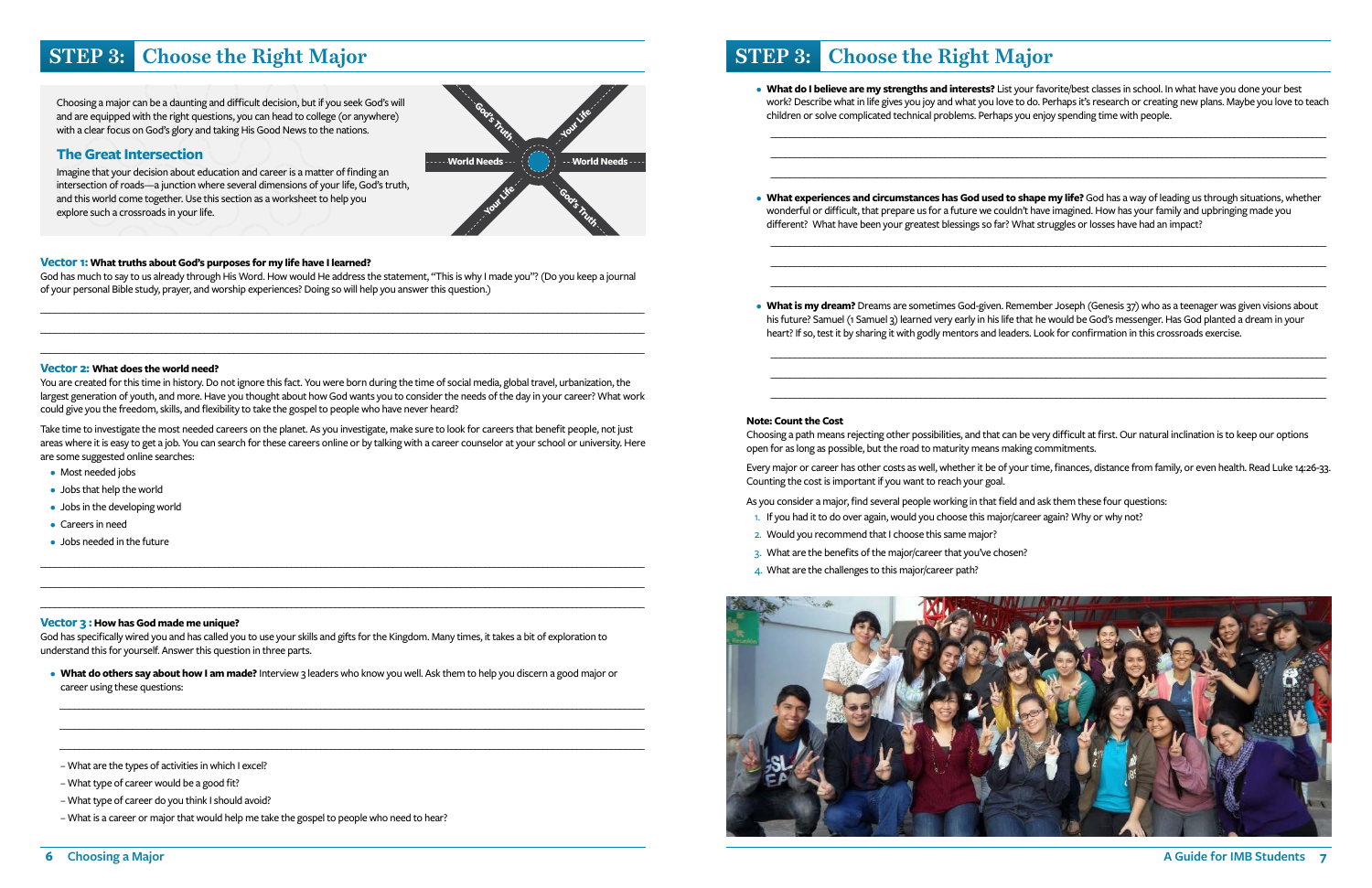Spiritual preparation is the most crucial step in any plan to live and work internationally for the gospel. Your decision to be in the marketplace for this purpose makes you a missionary. You will be using your skills and gifts to share the gospel with people who have never heard. The missionary assignment requires that you have an authentic personal walk with God and participation in corporate worship, discipleship, and service through a church.

Let's make this clear: your spiritual preparation is both individual and communal. There is no substitute for your private worship, Bible study, and prayer. You need time alone with God, and that needs to be a regular and even daily discipline. It is also true that to follow Christ means to be vitally linked to His body—the church. Most of the admonitions of the New Testament cannot be obeyed and practiced alone.

Here are some questions to consider as you determine how you will prepare spiritually:

- **• Are you an active member of a healthy, gospel-focused church?** Remember, the biblical pattern is that churches send out those whom God calls. Is your church aware of and supportive of your desire to serve God in missions?
- **• Are you engaged in personal habits of Bible study, prayer, and Scripture memory?** Spiritual disciplines help you to abide daily in Christ and rely on Him. They also undergird your ability to serve God and join Him in His work.
- **• Are you struggling with any habitual sins or addictive behaviors?** Recognize that you have a spiritual enemy that wants to distract and even disqualify you from opportunities to serve God in missions. To overcome sin, it is essential to take proper steps of repentance, change, and accountability.

#### **Learn Other Languages**

**Making disciples involves the ability to communicate the gospel to people in ways they can understand. In cross-cultural missions, this means that learning their heart language is invaluable. If you are preparing for long-term service, don't miss the opportunity now to begin to master another language. A second language opens up more job possibilities, communicates that you are serious about working abroad, and helps you make international contacts.** 

A few practical ways to go about language learning:

- 1. **Make international friends –** As a friend of an international, you will have the opportunity to learn language from your friend.
- 2. **Use free language-learning resources –** Local and campus libraries have free audio, video, and print resources. Research the best apps.
- 3. **Use electives wisely –** You might only have a few chances to take an elective, but when you do have the option, choose language electives. They are fun and offer a change of pace.
- 4. **Take a community course in language –** Many colleges offer free or low-cost language classes for the community, often at night, over the weekends, or during summer. Start your search with your school's office of continuing education.
- 5. **Pursue volunteer opportunities in multilingual environments –** Having this experience will not only assist you in taking the gospel to those in need, but it will also help you find a job.

![](_page_4_Picture_46.jpeg)

Your spiritual preparation is an investment not only in yourself but also others. Take this step seriously and:

- **1. Ask a mentor to lead you through a discipleship assessment.** Just like a yearly medical examination helps you to evaluate, improve, and protect your physical health, the right kind of spiritual assessment can identify areas in which you need to grow or heal. Lifeway Resources (lifeway.com) offers the Discipleship Pathway Assessment as such a resource.
- **2. Engage in a discipleship study with a group.** IMB offers several free online courses that focus on missions and can be done together. Find these at imb.pathwright.com.
	- a. Explore Missions is a 6-week study that gives you a biblical overview of the mission of God and how He purposes the people of God to join Him in His redemptive plan.
	- b. Ready to Go is an 8-session study that helps students prepare for a summer or semester of missions service.
	- c. Deepen Discipleship is a 6-month course designed to be done with a mentor or small group in the context of your local church. The lessons and activities will help you develop or deepen habits of obedience in your Christian life. You'll also walk through the entire New Testament and learn to see your whole life in light of the gospel.
- **3. Connect with others who are balancing academics with spiritual development.** Training for any career can be difficult; college isn't easy, after all. The challenge will be to find time and energy for church engagement and personal devotion. Whether through a campus ministry, your church, or fellow Christian students, find or create a team who can support your spiritual journey as you study.

*Renovation of the Heart: Putting on the Character of Christ*

#### **By Dallas Willard**

Don't settle for complacency. Accept the challenge to become an intentional apprentice of Jesus Christ, changing daily as you walk with Him. This book explains why Christians need to undergo change in six aspects of life: thought, feeling,

will, body, social context, and soul. Willard also outlines a general pattern of transformation in each area, not as a sterile formula but as a practical process that you can follow.

#### *The Prodigal God: Recovering the Heart of the Christian Faith*

#### **By Timothy Keller**

Being a follower of Jesus is easy to complicate. We can be distracted by thousands of teachings and practices that keep us from concentrating on the main thing of the Christian life. Keller uncovers the essential

message of Jesus, locked inside his most familiar parable. This focus on the simple, amazing gospel will lead you to the heart of God and provide the inspiration you need to find your role in His mission.

Prodigal GOD

Recovering the Heart of the Christian Faith

TIMOTHY KELLER

# **STEP 4: Prepare Spiritually STEP 5: STEP 5: Start Making Disciples**

#### **Recommended Reading**

This guide is about the possibilities of you using your career to minister to both the practical and spiritual needs of people. More specifically, you can follow the powerful biblical example of proclaiming the gospel in both word and deed. Christians are called to both share the gospel and show the gospel.

#### **The missionary task requires that you embrace the call to make disciples.**

Disciple-making is the Christ-commanded, Spirit-empowered duty of every disciple of Jesus to evangelize unbelievers, baptize believers, teach them the Word of Christ, and train them to obey Christ as members of His church who make disciples on mission to all nations. (Matthew 28:16–20; 1 Corinthians 12:4–31; Ephesians 4:1–16; Colossians 1:27–29)

#### **Your missionary task of making disciples starts now.**

Like any training, your missionary training needs practice. A recent Southern Baptist initiative, *Who's Your One?*, offers the simple challenge to be intentional about evangelizing and discipling someone. When you think of someone far from God, who's the first person who comes to mind? Is it a neighbor? Coworker? Parent? No matter who it is, God can use you to reach them. The *Who's Your One* emphasis includes a fortyday devotional guide [\(whosyourone.com](http://whosyourone.com)) to lead you through the effort to love someone who is lost and lead them to Christ.

A prerequisite course for IMB long-term missionaries is *Deepen Discipleship*, a 6-month discipleship resource designed to be done with a mentor or small group in the context of your local church. As you walk through the lessons, you'll read and do activities designed to help you develop or deepen habits of obedience in your Christian life. Find it at im[b.org/training.](http://IMB.org/training)

#### **The essential tools for discipleship are the Word of God, the Spirit of God, and the people of God.**

*Disciple using the Bible.* There are many good resources to help you make disciples, but there is no substitute for Scripture. Every disciple needs to develop a thorough knowledge of the Word of God.

*Disciple in reliance on the Holy Spirit*. Only the Holy Spirit can take the Word of God and use it to transform every area of a disciple's life. Discipleship must be done in conscious dependence on the power and work of the Holy Spirit.

*Disciple in the context of the church.* God provides the local church as the necessary setting and the primary relationships for the full measure of biblical discipleship. One-on-one discipleship has a useful role, but it is not enough. Biblical discipleship requires the gifts and input of everyone in the body of Christ.

![](_page_4_Picture_35.jpeg)

![](_page_4_Picture_37.jpeg)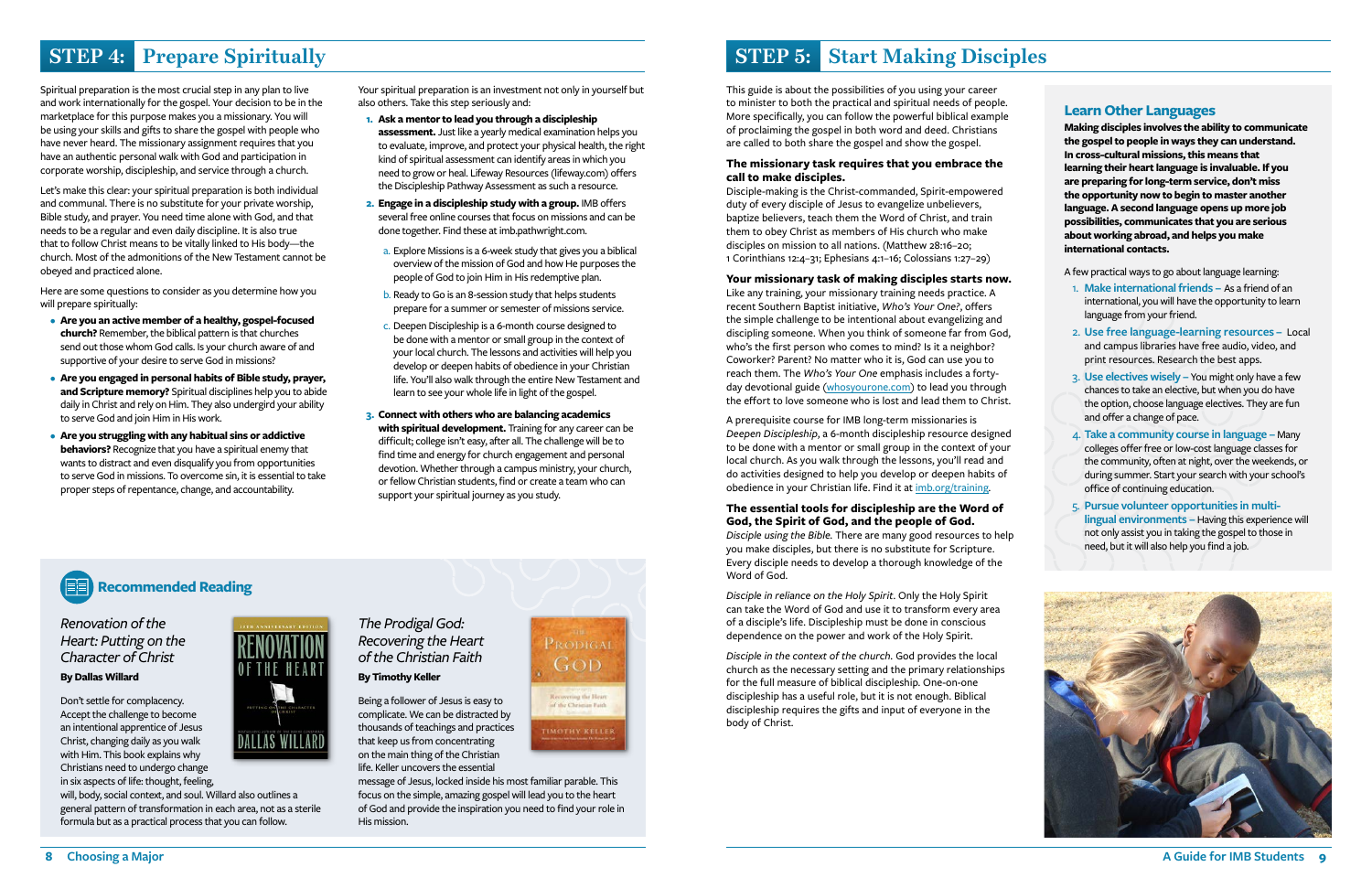God is calling you to join Him on mission, but where and with whom? A major step along your journey is discovering possible locations to live and serve. There are so many options it may be difficult to narrow them down and discern God's leading. What is the best way to find direction and move forward? Nothing is more helpful than to visit locations.

A few options for these visits are:

#### **Take a short-term trip**

- A mission trip can introduce you to a culture, a people group, and a team of missionaries, all which will be important components in your future service in missions.
- Start the search with your church, your local Baptist association of churches, and your state Baptist convention.
- IMB offers trip opportunities. Explore these at [imb.org/opportunity-finder](http://imb.org/opportunity-finder).

#### **Study abroad**

Many universities and degree programs highly encourage students to study abroad and may have an entire office devoted to offering opportunities and assistance. Study abroad options will help you:

- 1. Visit a new culture in a safe environment and program focused on helping you understand the people, history, and culture.
- 2. Help you meet international engineers and learn about engineering opportunities.
- 3. Receive academic credit while preparing to live cross culturally.
- 4. Explore a culture to see if you are a good match.

Another place to explore study abroad is with the Consortium for Global Education (cgedu.org). CGE is a network of universities committed to assisting students and faculty in impacting the world through education. CGE's Global Study Abroad programs provide strong academic and servicelearning opportunities in key locations around the world.

A NOTE OF CAUTION: Not all study abroad experiences are the same. Prior to applying, research online for student reviews of their experience. Also, check with your academic institution and ask for references from students who have previously studied abroad. Finally, make sure to inquire about financial aid assistance and whether your existing scholarships and financial aid can apply.

#### **Find a natural connection**

Wherever you live, it's likely that the world has come to your doorstep. Consider the international students on your campus, refugees and immigrants in your community, and ethnic churches and church plants. Missions does not start "over there," but right where you live. Many missionaries began to develop a heart for a specific people group through relationships they made and ministry opportunities they encountered at home.

Many churches have established partnerships with missionary teams and church planters or have adopted unreached people groups. They can provide opportunities that would give you a "paved road" for a connection. A professional network, mentorship, or internship could also introduce you to people, places, and needs through which God stirs your heart and directs your attention.

IMB can assist you in exploring opportunities and pathways of service as well as preparing for a mission trip. Contact [info@imb.org.](mailto:info%40imb.org?subject=)

**May God bless you as you move forward toward a career that is focused on His Kingdom.**

![](_page_5_Picture_35.jpeg)

# **STEP 6: Explore Possibilities and Needs**

#### *Multiply: Disciples Making Disciples*

#### **By Francis Chan, with Mark Beuving**

Jesus gave His followers a command: "Follow me," and a promise: "And I will equip you to find others to follow me." Designed for use in discipleship relationships and other focused settings, *Multiply* will equip you to carry out Jesus' ministry. Each of the twenty-four sessions in the book corresponds with an online video at [multiplymovement.com](http://multiplymovement.com)

# SOMETHING **NEEDS** .<br>"A Call to Make Your Life Count"<br>"in a World of Urgent Need DAVID PLATT

multiply

## *Something Needs to Change: A Call to Make Your Life Count in a World of Urgent Need*

#### **By David Platt**

Platt invites readers to relive his trek through the Himalayan mountains and seek answers to tough questions like, "Where is God in the middle of suffering?" "What makes my religion any better than someone else's religion?" and "What do I believe about eternal suffering?" Learn what it means to give your life for the gospel — to finally stop talking about faith and truly start living it.

# $AR$ **TENTMAKING Business as Missic**

**PATRICK LAI** 

## *Tentmaking: The Life and Work of Business as Missions*

**By Patrick Lai**

Professional church planter Patrick Lai provides an in-depth reference for tentmakers operating in regions of great antagonism to the Christian message.

Those who are unfamiliar with the world of tentmaking will find valuable information to introduce them to the concept and to help in getting started. Designed to be a manual, Tentmaking is more than just an overview of questions and issues. This thoroughly researched collection is the result of interviews from over 450 people serving in the 10/40 window. It provides a unique viewpoint on missions, sharing proven, workable alternatives to conventional

## **Recommended Reading**